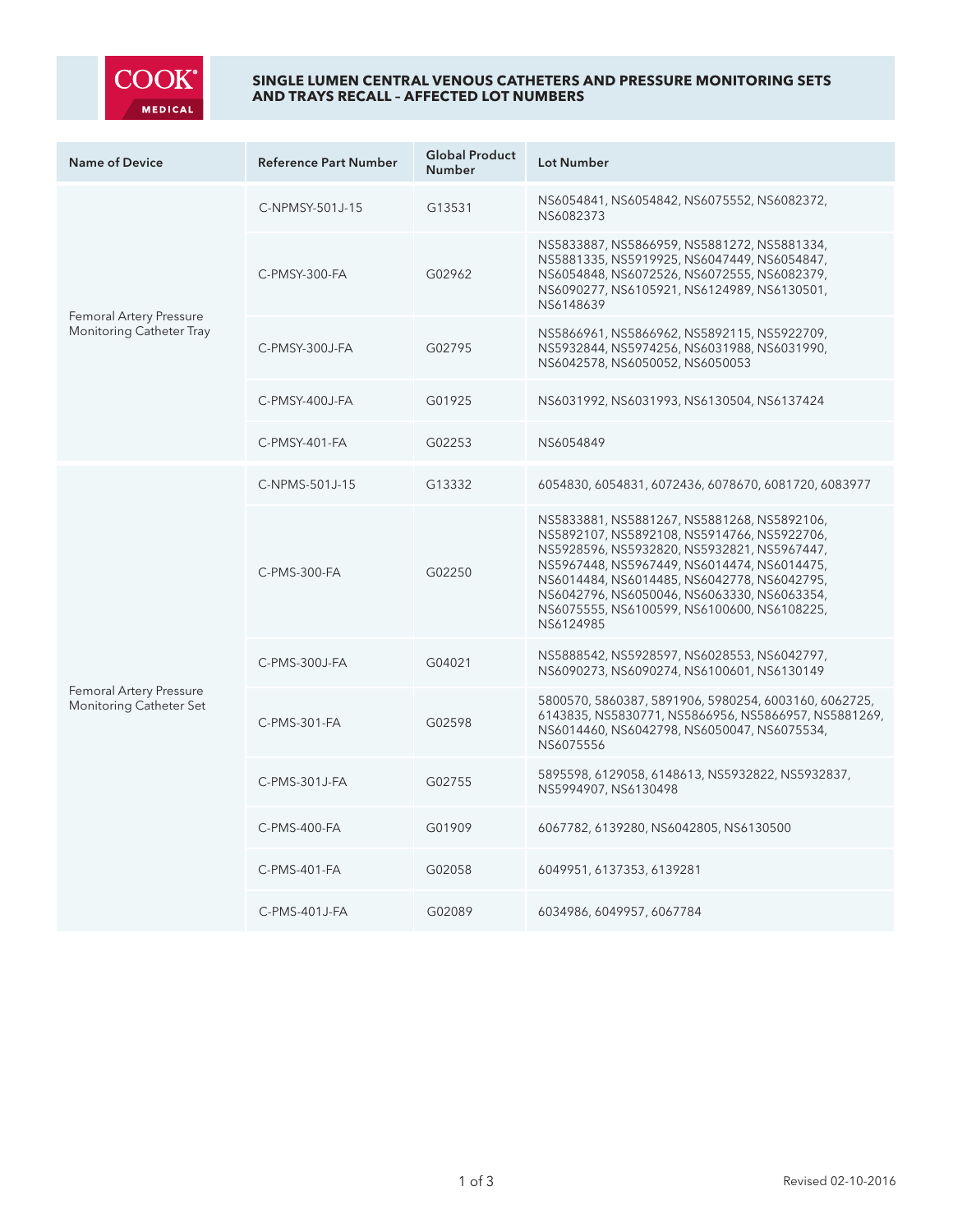

## **SINGLE LUMEN CENTRAL VENOUS CATHETERS AND PRESSURE MONITORING SETS AND TRAYS RECALL – AFFECTED LOT NUMBERS**

| <b>Name of Device</b>                              | <b>Reference Part Number</b>   | <b>Global Product</b><br><b>Number</b> | <b>Lot Number</b>                                                                                                                                                                                                                                                                                                                                                                                                                                                                                                                                         |
|----------------------------------------------------|--------------------------------|----------------------------------------|-----------------------------------------------------------------------------------------------------------------------------------------------------------------------------------------------------------------------------------------------------------------------------------------------------------------------------------------------------------------------------------------------------------------------------------------------------------------------------------------------------------------------------------------------------------|
| Radial Artery Pressure<br>Monitoring Catheter Tray | C-PMSY-250-RA                  | G04528                                 | 6124812                                                                                                                                                                                                                                                                                                                                                                                                                                                                                                                                                   |
|                                                    | C-PMSY-300-RA                  | G01923                                 | 5793192, 5824526, 5884647, 5892068, 5942090, 5967410,<br>6003167, 6059765, 6134128, 6153124, 6168137, 6254068                                                                                                                                                                                                                                                                                                                                                                                                                                             |
|                                                    | C-PMSY-301-RA                  | G02052                                 | 5793193, 5866995, 5892069, 5942092, 6003168, 6025099,<br>6067664, 6168138                                                                                                                                                                                                                                                                                                                                                                                                                                                                                 |
| Radial Artery Pressure<br>Monitoring Catheter Set  | C-PMS-250-RA                   | G02926                                 | 6049998, 6160195, 6160212, NS5898558, NS6063328,<br>NS6178204, NS6178206                                                                                                                                                                                                                                                                                                                                                                                                                                                                                  |
|                                                    | C-PMS-251-RA                   | G02930                                 | 5895605, 6191185                                                                                                                                                                                                                                                                                                                                                                                                                                                                                                                                          |
|                                                    | C-PMS-300-RA                   | G01908                                 | 5793196, 5800313, 5800443, 5800569, 5806981, 5810905,<br>5810917, 5824484, 5824546, 5824547, 5824548, 5866984,<br>5866985, 5866986, 5870319, 5881447, 5881519, 5889496,<br>5891905, 5911486, 5922847, 5922848, 5925742, 5928632,<br>5939446, 5939447, 5939448, 5976502, 6025016, 6025094,<br>6033768, 6034981, 6034983, 6050000, 6062738, 6062742,<br>6067675, 6067676, 6075206, 6075207, 6083936, 6083954,<br>6083985, 6083986, 6129056, 6148790, 6160236, 6165591,<br>6174974, 6175289, 6191362, 6269150, NS6063331,<br>NS6108226, NS6170739, NS6170767 |
|                                                    | C-PMS-300-RA-CHOP              | G50148                                 | 5905252, 6003109                                                                                                                                                                                                                                                                                                                                                                                                                                                                                                                                          |
|                                                    | C-PMS-301-RA                   | G02054                                 | 5793197, 5800571, 5800572, 5824485, 5824551, 5845063,<br>5864072, 5866988, 5873125, 5881151, 5881152, 5884641,<br>5884642, 5889464, 5892063, 5892064, 5922850, 5939431,<br>5942091, 5951549, 5953768, 5954322, 5967404, 5974281,<br>5994817, 5996926, 6003161, 6003162, 6017048, 6025095,<br>6025145, 6034984, 6042699, 6050002, 6075210, 6075211,<br>6075212, 6081723, 6083988, 6100756, 6124809, 6125111,<br>6148791, 6153122, 6160239, 6160240, 6168131, 6171368,<br>6187477, 6250532                                                                  |
|                                                    | C-PMS-400-RA                   | G02092                                 | 6059759, NS6047396, NS6047397, NS6047398, NS6047399,<br>NS6047440, NS6047442                                                                                                                                                                                                                                                                                                                                                                                                                                                                              |
|                                                    | C-PMS-301J-RA                  | G02133                                 | NS6072553                                                                                                                                                                                                                                                                                                                                                                                                                                                                                                                                                 |
| Single Lumen Central Venous<br>Catheter Set        | C-PMS-250-PED                  | G04889                                 | NS6168054, NS6178118                                                                                                                                                                                                                                                                                                                                                                                                                                                                                                                                      |
|                                                    | C-PMS-251J-PED                 | G05345                                 | NS6063352                                                                                                                                                                                                                                                                                                                                                                                                                                                                                                                                                 |
|                                                    | C-PMS-300-<br>CHILDRENS-032285 | G02805                                 | NS5855441                                                                                                                                                                                                                                                                                                                                                                                                                                                                                                                                                 |
|                                                    | C-PMS-301J-PED                 | G03117                                 | 5824486, 5898058, 5967405, 6079119, NS5932737,<br>NS6028554, NS6042799                                                                                                                                                                                                                                                                                                                                                                                                                                                                                    |
|                                                    | C-PMS-301J-PED-BH              | G06993                                 | NS5922707, NS5932811                                                                                                                                                                                                                                                                                                                                                                                                                                                                                                                                      |
|                                                    | C-PMS-301-PED                  | G02990                                 | NS6145002                                                                                                                                                                                                                                                                                                                                                                                                                                                                                                                                                 |
|                                                    | C-PUM-300J                     | G02140                                 | NS5970942                                                                                                                                                                                                                                                                                                                                                                                                                                                                                                                                                 |
|                                                    | C-PUM-301                      | G02225                                 | NS5954223                                                                                                                                                                                                                                                                                                                                                                                                                                                                                                                                                 |
|                                                    | C-PUM-301J                     | G02128                                 | 5945120, NS5954224                                                                                                                                                                                                                                                                                                                                                                                                                                                                                                                                        |